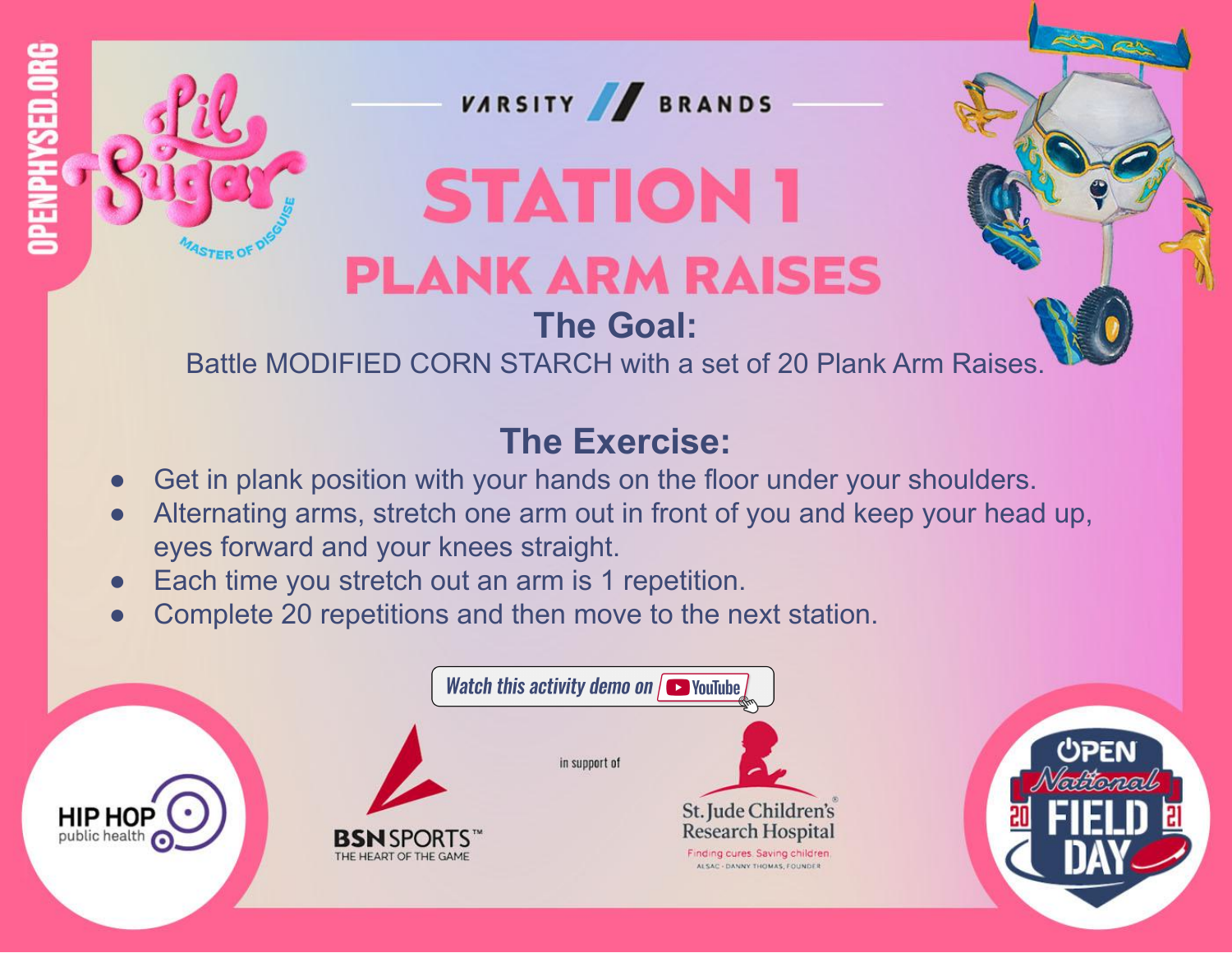



# **STATION 2: PLANK LEG RAISES**



#### **The Goal:**

Battle XANTHAN GUM with a set of 10 Plank Leg Raises.

- Get in plank position with your hands on the floor under your shoulders.
- Alternating legs, lift one leg off the floor 3 to 6 inches. Keep your head up, eyes forward and your knees straight.
- Each time you lift a leg is 1 repetition.
- Complete 10 repetitions and then move to the next station.

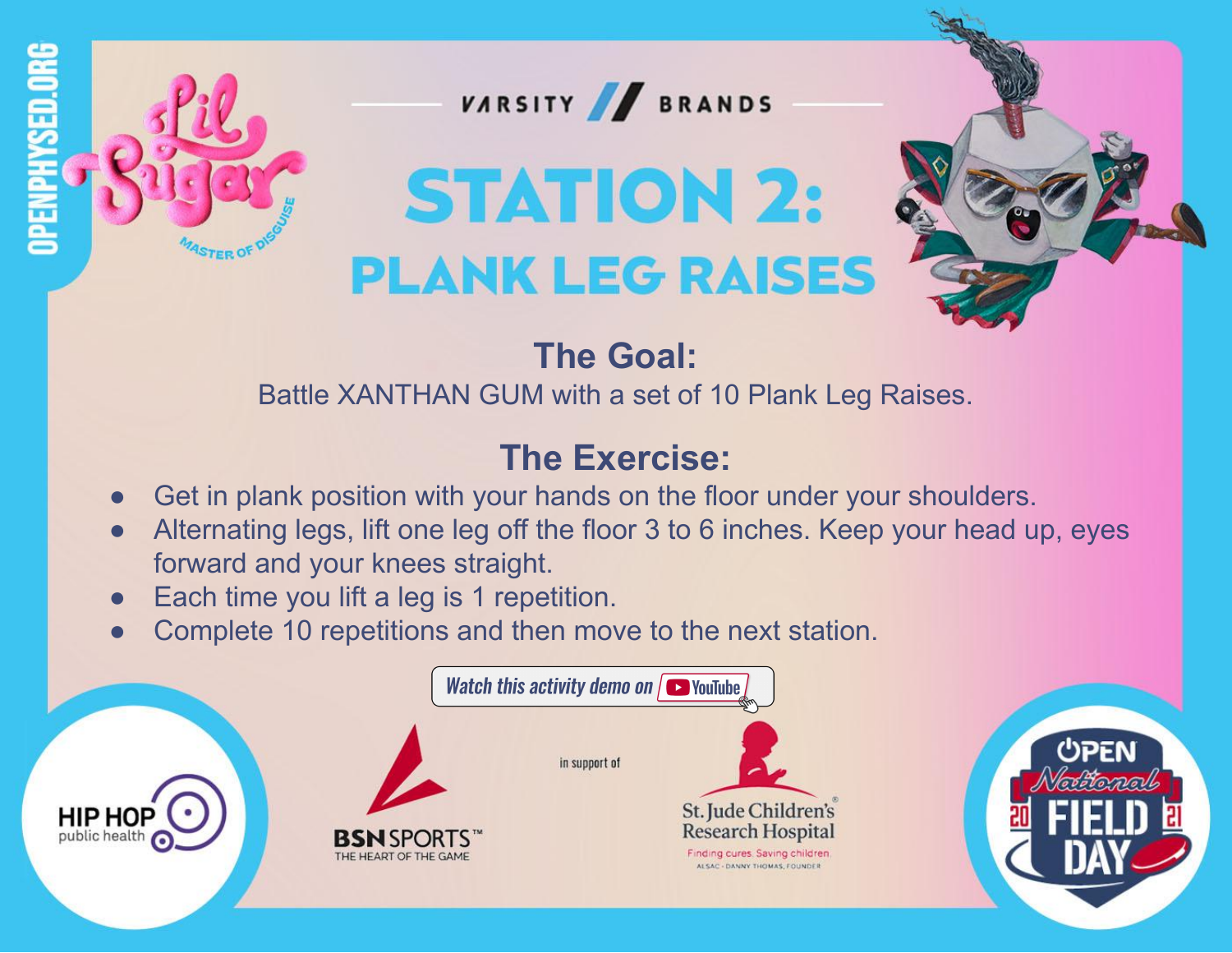





# **STATION 3 PLANK JACKS**

## **The Goal:**

Battle MODIFIED COCONUT SYRUP with a set of 25 Plank Jacks.

- Get in plank position with your hands on the floor under your shoulders.
- "Jump" your feet apart and then back together like a jumping jack. Keep your ams strong and in plank position.
- Each time your feet come back together is 1 repetition.
- Complete 25 repetitions and then move to the next station.

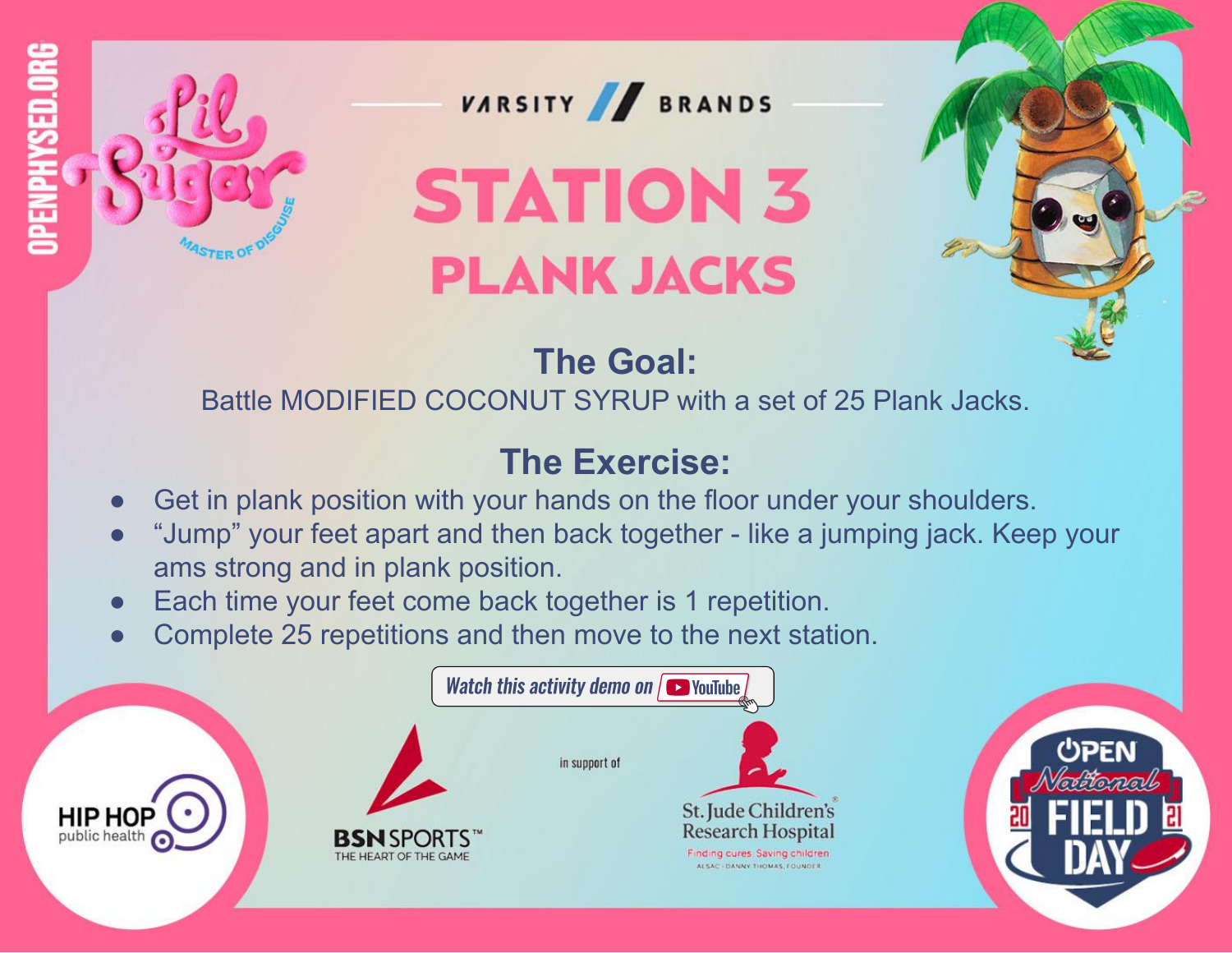

# **STATION 4: PLANK MOUNTAIN CLIMBER**

#### **The Goal:**

Battle FRUCTOSE with a set of 20 Plank Mountain Climbers.

- Get in plank position with your hands on the floor under your shoulders.
- Alternating feet/legs, bring your feet up and down like you're running or climbing while in plank position.
- Each time your feet change position is 1 repetition.
- Complete 20 repetitions and then move to the next station.

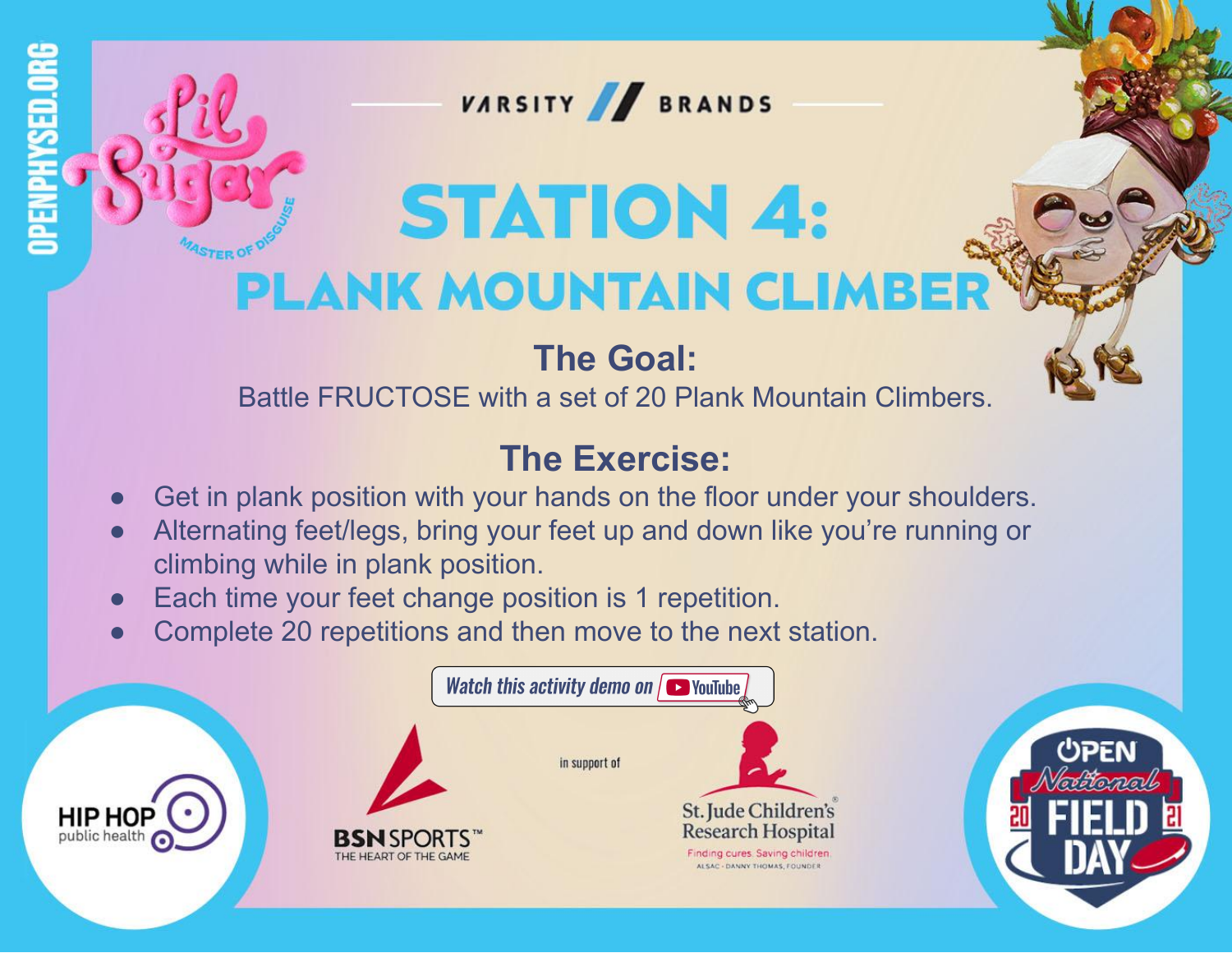

#### **The Goal:**

Battle RICE SYRUP with a set of 30 Plank Shoulder Taps.

- Get in plank position with your hands on the floor under your shoulders.
- Alternating arms, bring your hand up to tap your opposite shoulder.
- Each time you tap is 1 repetition.
- Complete 30 repetitions and then move to the next station.

|                                 |                                                          | <b>Watch this activity demo on <math>\sqrt{ }</math> VouTube</b>                                                                     |  |  |
|---------------------------------|----------------------------------------------------------|--------------------------------------------------------------------------------------------------------------------------------------|--|--|
| <b>HIP HOP</b><br>public health | <b>BSN</b> SPORTS <sup>**</sup><br>THE HEART OF THE GAME | in support of<br>St. Jude Children's<br><b>Research Hospital</b><br>Finding cures. Saving children.<br>ALSAC - DANNY THOMAS, FOUNDER |  |  |